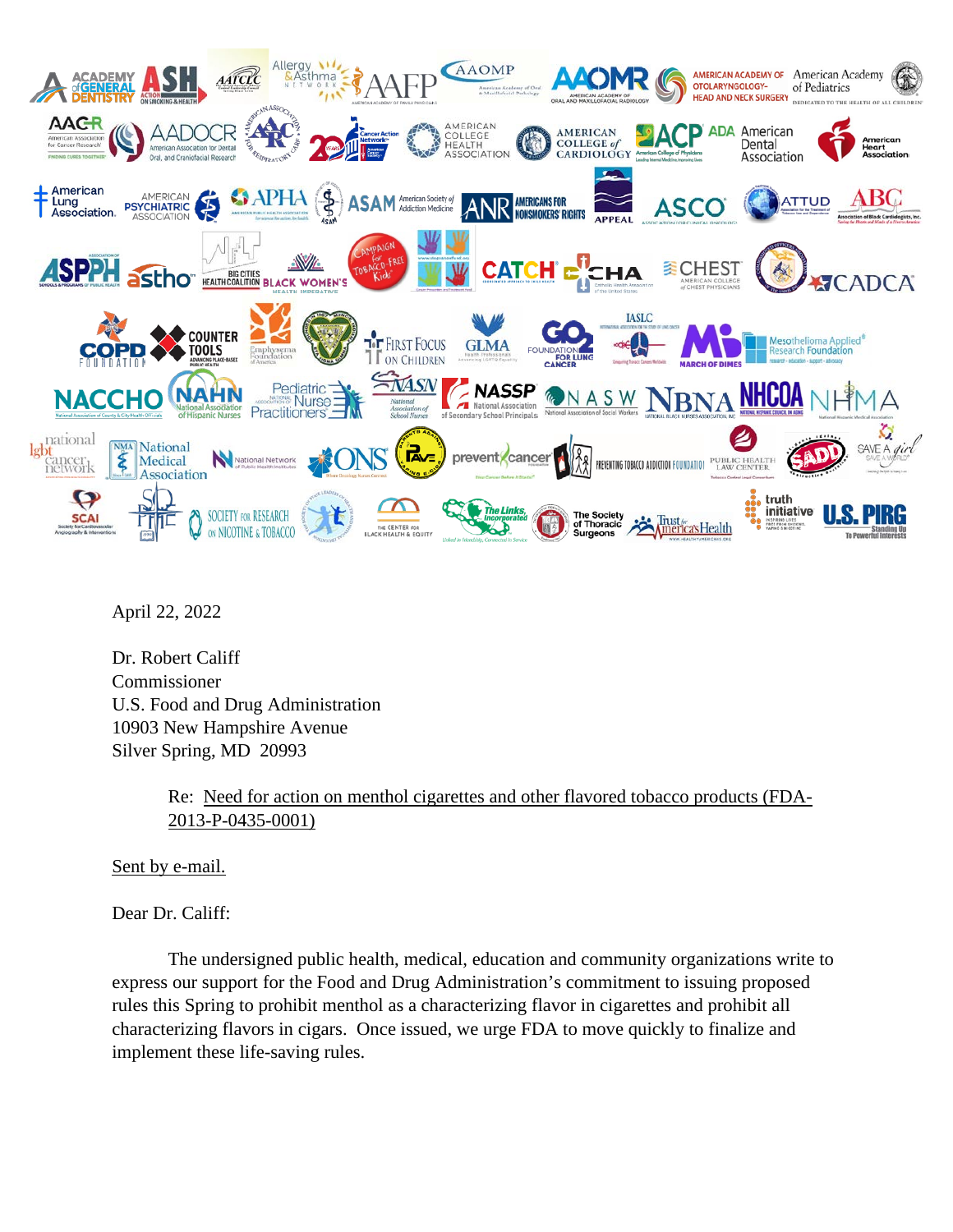The public health and medical community has long been united in calling on FDA to use its authority under the Family Smoking Prevention and Tobacco Control Act (TCA) to issue product standards ending the manufacture and sale of flavored tobacco products. There is no question that flavored products are particularly attractive to young people, leading to increased tobacco initiation. As FDA already has found, "the availability of tobacco products with flavors at these development stages attracts youth to initiate use of tobacco products and may result in lifelong use."[1](#page-1-0) The FDA/NIH Population Assessment of Tobacco and Health study found that almost 81% of 12-17 year olds who had ever used a tobacco product initiated use with a flavored product.<sup>[2](#page-1-1)</sup>

Among other efforts to call on FDA to take action against flavored products, in 2013 various organizations filed a Citizen Petition urging FDA to remove cigarettes that have menthol as a characterizing flavor. As a result of litigation against FDA brought by the African American Tobacco Control Leadership Council, Action on Smoking and Health, the American Medical Association and the National Medical Association alleging "unreasonable delay" by the agency in addressing the specific issue of mentholated cigarettes, on April 29, 2021, FDA made a public commitment to issue, within one year, proposed rules prohibiting menthol as a characterizing flavor in cigarettes and prohibiting all characterizing flavors in cigars.<sup>[3](#page-1-2)</sup> The undersigned groups are united in urging FDA to fulfill this commitment and issue these proposed rules without delay. This is the only decision consistent with the public health standard set out in the TCA, as well as the relevant science, as FDA itself repeatedly has recognized.

Menthol in cigarettes leads to greater initiation of smoking among youth, makes it harder to quit smoking and has a disproportionate adverse impact on the health of Black Americans. As directed by Congress in the TCA, the Tobacco Products Scientific Advisory Committee (TPSAC) issued a report in 2011 (TPSAC Report), with two primary conclusions: (1) "Menthol cigarettes have an adverse impact on public health in the United States," and (2) "There are no public health benefits of menthol compared to non-menthol cigarettes."<sup>[4](#page-1-3)</sup> TPSAC made the following "overall recommendation" to FDA: "Removal of menthol cigarettes from the marketplace would benefit the public health in the United States."[5](#page-1-4)

<span id="page-1-0"></span><sup>1</sup> FDA, Advance Notice of Proposed Rulemaking, Regulation of Flavors in Tobacco Products, 83 Fed. Reg. 12,294- 95 (March 21, 2018).

<span id="page-1-1"></span><sup>2</sup> Bridget K. Ambrose, et al., *Flavored Tobacco Product Use Among US Youth Aged 12-17 Years, 2013-2014*, 314 J. Am. Med. Ass'n 17, 1871-3 (2015), https://www.ncbi.nlm.nih.gov/pmc/articles/PMC6467270/.

<span id="page-1-2"></span><sup>3</sup> FDA Press Release, "FDA Commits to Evidence-Based Actions Aimed at Saving Lives and Preventing Future Generations of Smokers," (April 29, 2021) https://www.fda.gov/news-events/press-announcements/fda-commitsevidence-based-actions-aimed-saving-lives-and-preventing-future-generations-smokers

<span id="page-1-3"></span><sup>4</sup> TPSAC, FDA, *Menthol Cigarettes and Public Health: Review of the Scientific Evidence and Recommendations*, 2011, [https://wayback.archive-](https://wayback.archive-it.org/7993/20170405201731/https:/www.fda.gov/downloads/AdvisoryCommittees/CommitteesMeetingMaterials/TobaccoProductsScientificAdvisoryCommittee/UCM269697.pdf)

<span id="page-1-4"></span>[it.org/7993/20170405201731/https:/www.fda.gov/downloads/AdvisoryCommittees/CommitteesMeetingMaterials/T](https://wayback.archive-it.org/7993/20170405201731/https:/www.fda.gov/downloads/AdvisoryCommittees/CommitteesMeetingMaterials/TobaccoProductsScientificAdvisoryCommittee/UCM269697.pdf) [obaccoProductsScientificAdvisoryCommittee/UCM269697.pdf](https://wayback.archive-it.org/7993/20170405201731/https:/www.fda.gov/downloads/AdvisoryCommittees/CommitteesMeetingMaterials/TobaccoProductsScientificAdvisoryCommittee/UCM269697.pdf) (TPSAC Menthol Report).  $\overline{\frac{5}{1}}$ *Id.* at 225.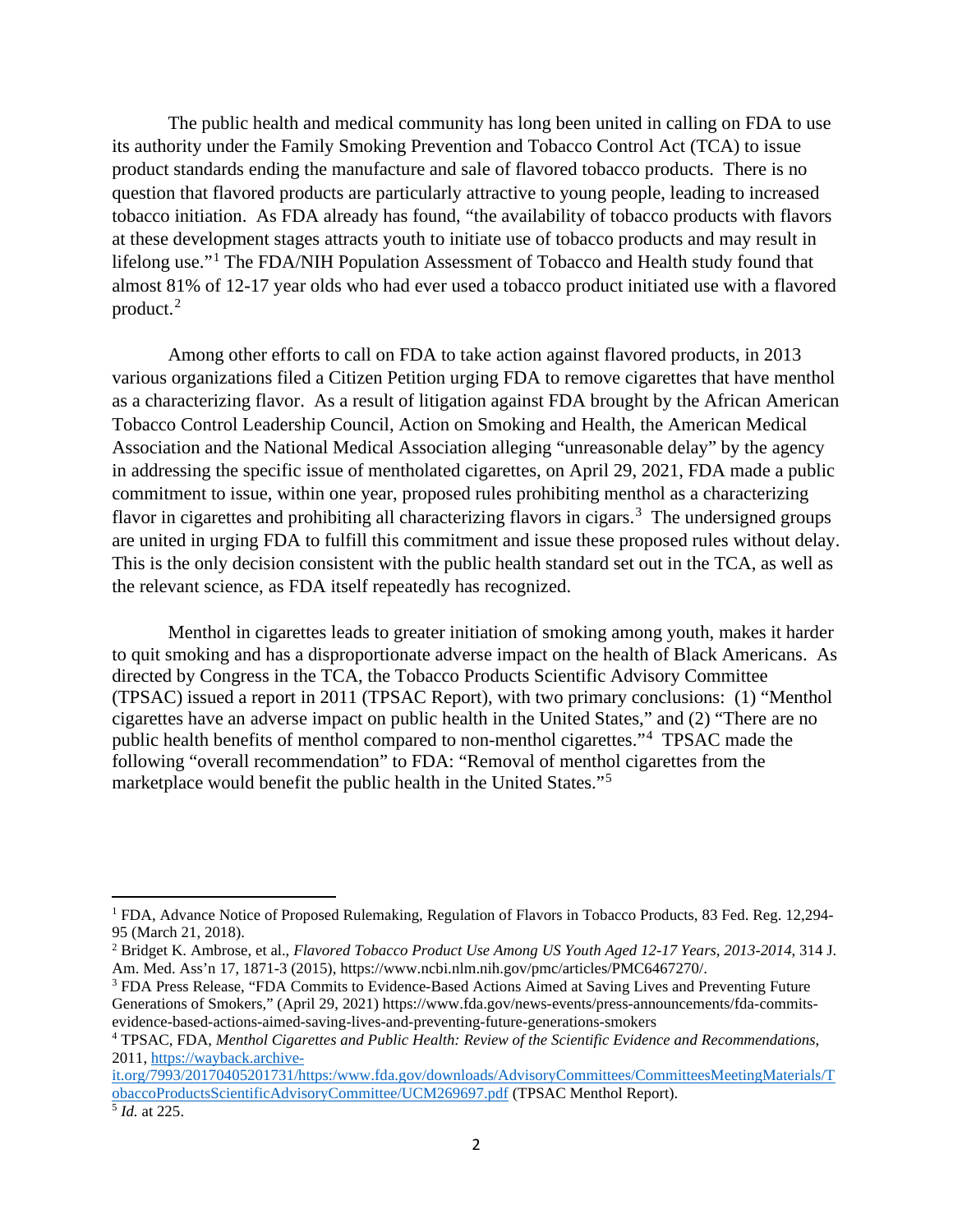Two years after issuance of the TPSAC Report, FDA completed its own independent, peer-review evaluation of the available science concerning menthol cigarettes. FDA's *Preliminary Scientific Evaluation of the Possible Public Health Effects of Menthol versus Nonmenthol Cigarettes* reached the overall conclusion, consistent with TPSAC's, that it is "likely that menthol cigarettes pose a public health risk above that seen with nonmenthol cigarettes."[6](#page-2-0)

FDA has never wavered in its conclusion that menthol cigarettes have an adverse impact on public health. Indeed, in November of 2018, then-Commissioner Scott Gottlieb announced the agency's intention to "advance a Notice of Proposed Rulemaking that would seek to ban menthol in combustible tobacco products, including cigarettes and cigars. . . .," after expressing his "deep concern" about "the availability of menthol-flavored cigarettes," which "represent one of the most common and pernicious routes by which kids initiate on combustible cigarettes" and "exacerbate troubling disparities in health related to race and socioeconomic status."[7](#page-2-1)

These conclusions have been bolstered by recent comments filed in the FDA's Citizen Petition Docket (FDA-2013-P-0435-0001) by a coalition of 68 public health, medical and community organizations; an extensive supplement to the Citizen Petition filed by the petitioners and other public health organizations; separate comments filed by the National Medical Association; comments filed by 46 scientific experts, led by Jonathan Samet, M.D., M.S. the first chair of TPSAC and its chair at the time of the TPSAC report; and comments filed by 23 state attorneys general.<sup>[8](#page-2-2)</sup> As the chief law enforcement officers of their respective states, the attorneys general addressed the tobacco industry's longstanding assertion that a menthol ban would lead to a burgeoning illicit market. They concluded that "[t]here is little reason to suggest that prohibiting menthol cigarettes will cause the emergence of an illicit market that will threaten the public health gains from prohibiting menthol cigarettes or that state and federal authorities will be unable to prevent the emergence of such illicit activity. The FDA should not be swayed by the tobacco industry's doomsday predictions of an increase in illicit trade."

Researchers recently quantified the population harms caused by menthol cigarettes between 1980 and 2018, finding that they were responsible for 10.1 million additional new smokers, 378,000 premature deaths and nearly 3 million life years lost. This amounts to nearly 10,000 premature deaths and over 265,000 new smokers each year over the 38-year period.[9](#page-2-3) These findings illustrate the very real cost of FDA's delays. Due to decades of targeting marketing directed at the Black community, menthol cigarettes have had a particularly pernicious impact on the health of Black Americans; over the same 38-year period, they have

<span id="page-2-0"></span><sup>6</sup> FDA, *Preliminary Scientific Evaluation of the Possible Public Health effects of Menthol versus Nonmenthol Cigarettes*, 2013,<https://www.fda.gov/media/86497/download> (FDA Report).

<span id="page-2-1"></span><sup>7</sup> FDA Statement, *FDA Commissioner Scott Gottlieb, M.D. on proposed new steps to protect youth by prevention access to flavored tobacco products and banning menthol in cigarettes*, Nov. 15, 2018, [https://www.fda.gov/news-events/press-announcements/statement-fda-commissioner-scott-gottlieb-md](https://www.fda.gov/news-events/press-announcements/statement-fda-commissioner-scott-gottlieb-md-proposed-new-steps-protect-youth-preventing-access)[proposed-new-steps-protect-youth-preventing-access.](https://www.fda.gov/news-events/press-announcements/statement-fda-commissioner-scott-gottlieb-md-proposed-new-steps-protect-youth-preventing-access)

<span id="page-2-2"></span><sup>8</sup> *See* comments filed in Tobacco Control Legal Consortium, et al – Citizen Petition, April 12, 2013, Docket ID: FDA-2013-P-0435, Prohibit Menthol as a Characterizing Flavoring of Cigarettes and Cigarette Smoke, https://www.regulations.gov/document?D=FDA-2013-P-0435-0001.

<span id="page-2-3"></span><sup>9</sup> Le, TT, "An estimation of the harm of menthol cigarettes in the United States from 1980 to 2018," *Tobacco Control*, published online February 25, 2021.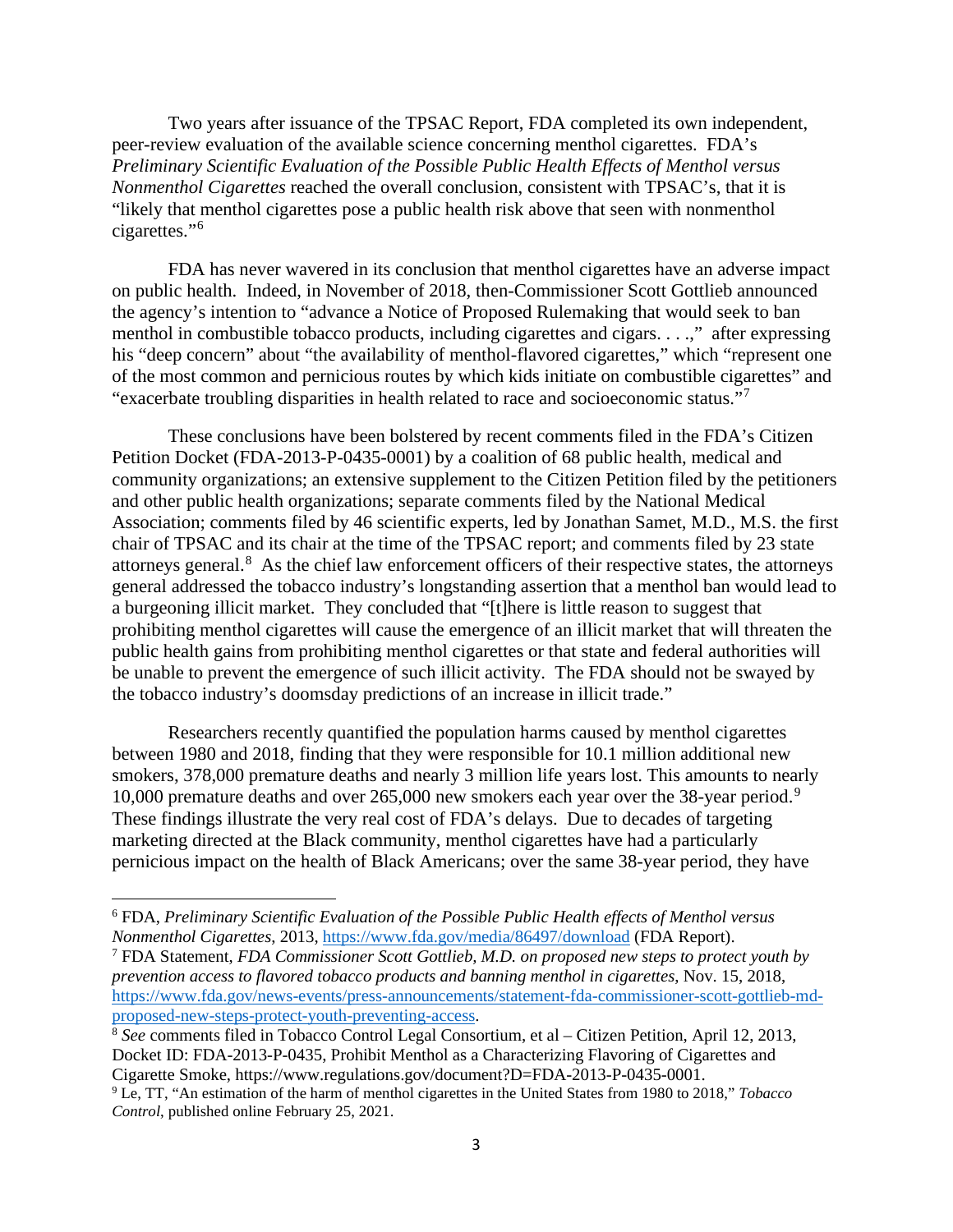accounted for 41% of the premature deaths from menthol cigarettes (157,000 deaths), even though Black Americans constitute only 12% of the population.<sup>[10](#page-3-0)</sup> This disproportionate impact has worsened already serious health disparities.

It is also imperative that FDA fulfill its commitment to issue a rule prohibiting characterizing flavors in cigars. Flavored cigars have proliferated in recent years and are sold in hundreds of kid-friendly flavors like chocolate, cherry dynamite and tropical twist.<sup>[11](#page-3-1)</sup> As a result, cigars are now the second most popular tobacco product among high schoolers and are especially popular among Black youth.[12](#page-3-2) Additionally, a new report on premium cigars from the National Academies of Sciences, Engineering, and Medicine concluded that adding flavors to premium cigars could result in greater appeal to nonusers and more frequent use, thereby increasing nicotine intake, addiction potential, and exposure to smoke constituents.[13](#page-3-3) The FDA has previously concluded that "all cigars pose serious negative health risks" and that "all cigar use is harmful and potentially addictive."<sup>[14](#page-3-4)</sup> Indeed, each year about 9,000 Americans die prematurely from regular cigar use.[15](#page-3-5) Issuance of both rules will maximize the public health impact and prevent the tobacco industry from selling cigarettes masquerading as cigars. Without a rule prohibiting characterizing flavors in cigars, menthol smokers may shift to using flavored cigars, undermining the public health impact of a menthol cigarette product standard.

If FDA is to adhere to its longstanding commitment to entirely science-based decisionmaking, it must adhere to its commitment to issue proposed rules by this April and move quickly to finalize a rule to prohibit menthol as a characterizing flavor in cigarettes and all characterizing flavors in cigars. Finally, FDA's issuance of these rules should be the first step toward a broader set of product standards prohibiting all non-tobacco flavors in all tobacco products.

Respectfully submitted,

<span id="page-3-0"></span><sup>10</sup>Mendez, D and Le, TT, "Consequences of a match made in hell: the harm caused by menthol smoking to the African American population over 1980-2018," Tobacco Control, published online September 16, 2021.

<span id="page-3-1"></span><sup>11</sup> Delnevo, CD, Giovenco, DP, & Miller, EJ, "Changes in the Mass-merchandise Cigar Market since the Tobacco Control Act," *Tobacco Regulatory Science*, 3(2 Suppl 1):S8-S16, 2017.

<span id="page-3-2"></span><sup>&</sup>lt;sup>12</sup> Gentzke, A, et al., "Tobacco Product Use and Associated Factors Among Middle and High School Students— National Youth Tobacco Survey, United States, 2021," MMWR 71(5): 1-29, March 10, 2022, https://www.cdc.gov/mmwr/volumes/71/ss/pdfs/ss7105a1-H.pdf

<span id="page-3-3"></span><sup>&</sup>lt;sup>13</sup> National Academies of Sciences, Engineering, and Medicine, Premium Cigars: Patterns of Use, Marketing, and

Health Effects, Washington, DC: The National Academies Press, 2022, [https://doi.org/10.17226/26421.](https://doi.org/10.17226/26421) <sup>14</sup> 81 Federal Register 29020, 29022 (May 10, 2016).

<span id="page-3-5"></span><span id="page-3-4"></span><sup>&</sup>lt;sup>15</sup> Nonnemaker, J, et al., "Mortality and Economic Costs from Regular Cigar use in the United States, 2010," *American Journal of Public Health* 104(9):e-86-91, September 2014.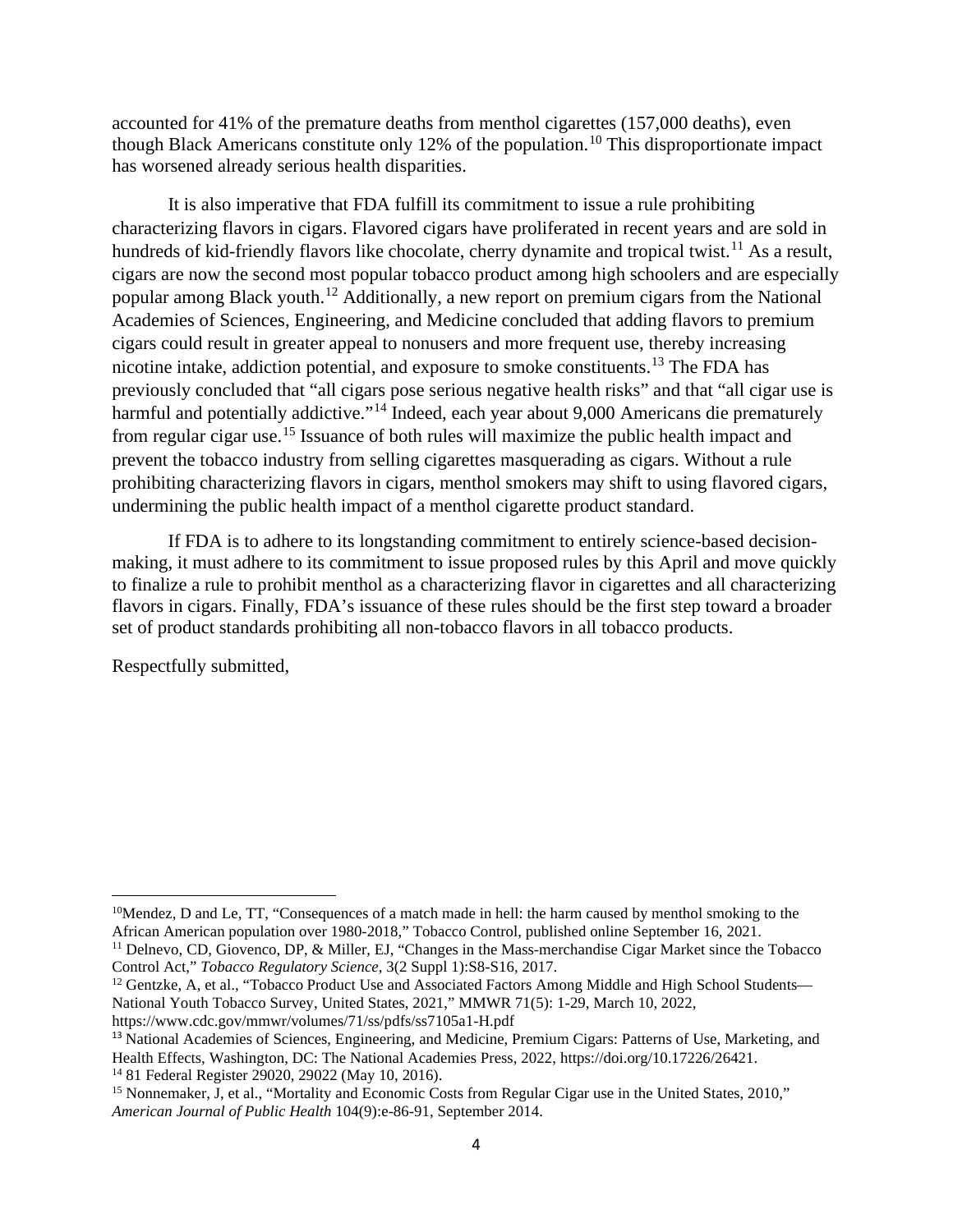| <b>Academy of General Dentistry</b> |  |  |
|-------------------------------------|--|--|
|-------------------------------------|--|--|

Action on Smoking and Health

African American Tobacco Control Leadership Council

Allergy & Asthma Network

American Academy of Family Physicians

American Academy of Oral and Maxillofacial Pathology

American Academy of Oral and Maxillofacial Radiology

American Academy of Otolaryngology-Head and Neck Surgery

American Academy of Pediatrics

American Association for Cancer Research

American Association for Dental, Oral, and Craniofacial Research

American Association for Respiratory Care

American Cancer Society Cancer Action Network

American College Health Association

American College of Cardiology

American College of Physicians

American Dental Association

American Heart Association

American Lung Association

American Psychiatric Association

American Public Health Association

American Society of Addiction Medicine

Americans for Nonsmokers' Rights

Asian Pacific Partners for Empowerment, Advocacy and Leadership (APPEAL)

Association for Clinical Oncology

Association for the Treatment of Tobacco Use and Dependence

Association of Black Cardiologists

Association of Schools and Programs of Public Health

Association of State and Territorial Health **Officials** 

Big Cities Health Coalition

Black Women's Health Imperative

Campaign for Tobacco-Free Kids

Cancer Prevention and Treatment Fund

CATCH Global Foundation

Catholic Health Association of the United **States** 

**CHEST** 

Commissioned Officers Association of the U.S. Public Health Service

Community Anti-Drug Coalitions of America (CADCA)

COPD Foundation

Counter Tools

Emphysema Foundation of America

Eta Sigma Gamma -National Health Education Honorary

First Focus on Children

GLMA: Health Professionals Advancing LGBTQ Equality

GO2 Foundation for Lung Cancer

International Association for the Study of Lung Cancer (IASLC)